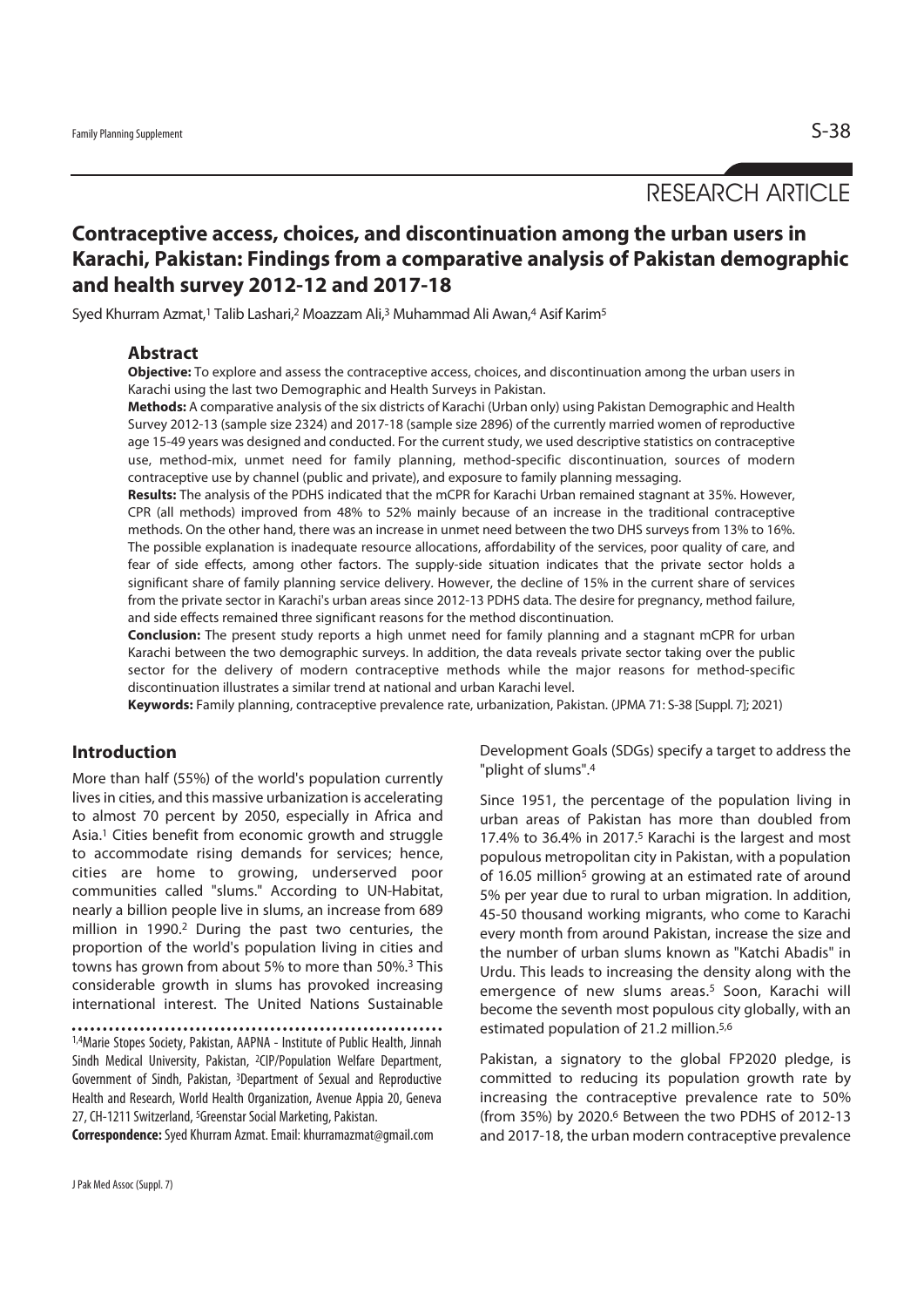

**Figure-1:** Current contraceptive use: Urban mCPR (%) in Pakistan.<sup>8,9</sup>

rate (mCPR) of Pakistan has fallen three percentage points, i.e., from 32% to 29% (refer to Figure-1), and in urban Sindh,7 it fell from 33% to 28%.8,9

Like in any other urban city of Pakistan, modern family planning methods and services are widely available in Karachi, either at public sector facilities (free of charge) or through a private hospital, clinic, or pharmacy; however, the utility of these methods remains low.10,11 The present study sought to explore and assess the contraceptive access, choices, and discontinuation among the urban users in Karachi throughout two consecutive demographic health surveys.

## **Methods**

This was a secondary analysis of data from two rounds of Pakistan Demographic and Health Survey (PDHS) using 2012-13 and 2017-18 (PDHS)8,9 datasets, a nationally representative survey — nationally representative crosssectional surveys conducted by the Pakistan Bureau of

Statistics, Government of Pakistan. This paper used previously published data available as free resource from the DHS programme website and did not require ethical approval.

The study population comprised of a total of 12,937 and 11,831 (weighted) currently Married Women of Reproductive Age (MWRA) between 15- 49 years, respectively from two surveys who are now using a contraceptive method (unweighted respondents were 13,010 for 2012-13 survey and 11,902 for 2017-18 survey). In addition, further data were extracted based on "type of residence for Karachi" from the two respective databases with the

S-39 Family Planning Supplement

segregation of Karachi URBAN and Karachi RURAL (Table-1). Thus, 2324 MWRA from PDHS 2012-13 and 2896 MWRA from PDHS 2017- 18 were the respondents from six districts of Karachi (Central, East, Malir, South, West, and Korangi) in the two PDHS surveys.

**Statistical analysis:** For the current study, we only used Karachi URBAN data and produced descriptive statistics on contraceptive use (any method, modern method, traditional

**Table-1:** Respondent recruitment by Type of place of residence in Karachi.<sup>8,9</sup>

|                 | <b>PDHS 2012-13</b> |       |       | <b>PDHS 2017-18</b> |              |       |
|-----------------|---------------------|-------|-------|---------------------|--------------|-------|
| <b>District</b> | Urban               | Rural | Total | Urban               | Rural        | Total |
| Karachi Central | 679                 | 0     | 679   | 621                 | 0            | 621   |
| Karachi Fast    | 207                 | 168   | 375   | 534                 | 0            | 534   |
| Karachi Malir   | 403                 | 0     | 403   | 174                 | 149          | 323   |
| Karachi South   | 561                 | 106   | 667   | 275                 | 0            | 275   |
| Karachi West    | 0                   | 122   | 122   | 650                 | 94           | 744   |
| Korangi         | 0                   | 78    | 78    | 399                 | $\mathbf{0}$ | 399   |
| Total           | 1850                | 474   | 2324  | 2653                | 243          | 2896  |

method); contraceptive use by method-mix; unmet need; method-specific discontinuation; sources of current modern contraceptive use by channel (public and private) (Table-1).

### **Results**

**Contraceptive use and method-mix:** Current contraceptive use or CPR (all methods combined) for urban



Figure-2: Contraceptive Use: Karachi (Urban) Not Using, Any Method, Modern Method and Traditional. 8,9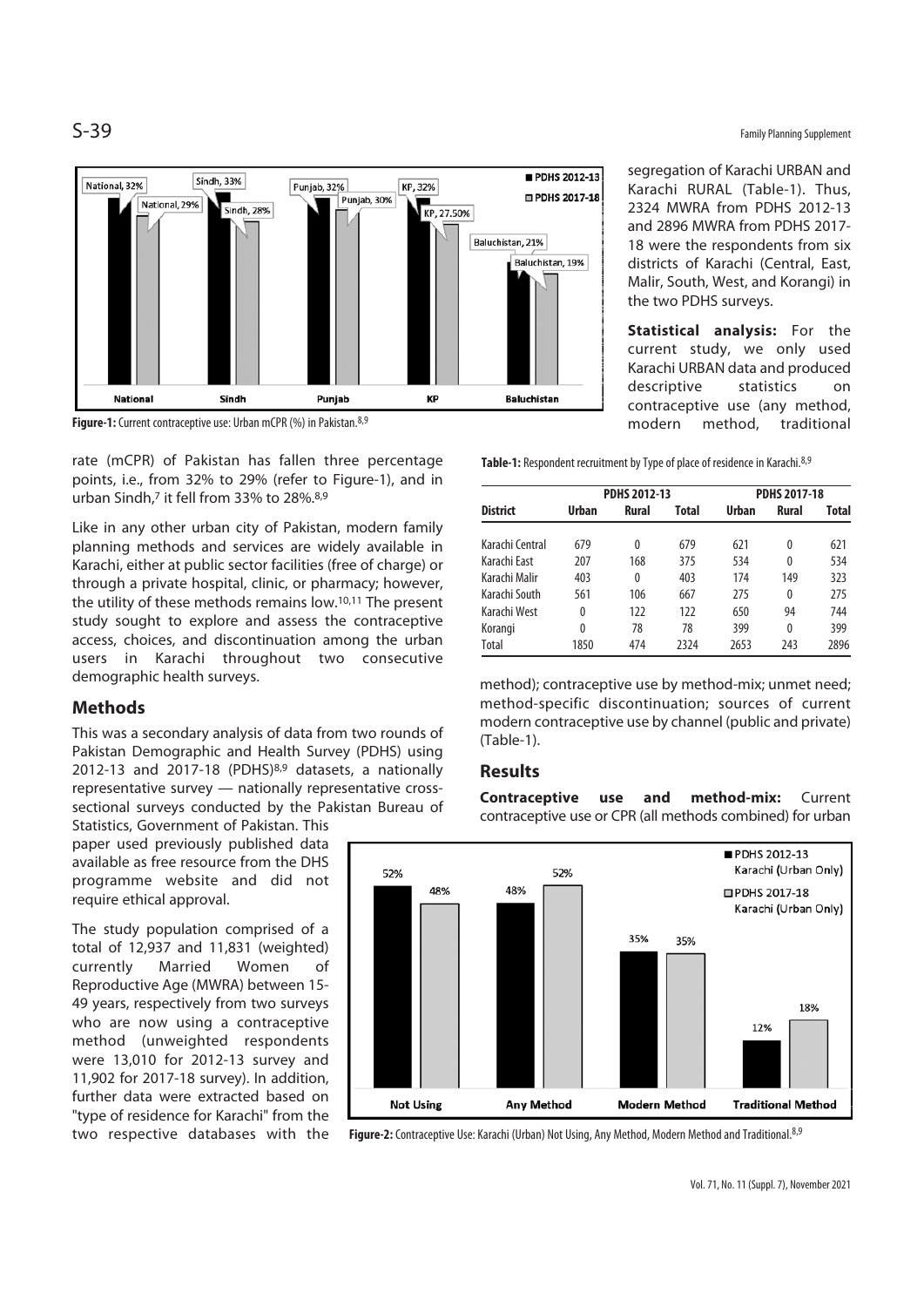Family Planning Supplement  $\mathsf{S\text{-}40}$ 







**Figure-4:** Unmet need for family planning: Urban Karachi.8,9



Figure-5: Source of contraceptive use of public and private sector<sup>8,9</sup> LHW: Lady Health Worker.

Karachi increased from 48% to 52%, but modern contraceptive use (mCPR) for urban Karachi remained stagnant at 35% between the two demographic surveys,13,14 which is offset by 6% increase in the use of traditional methods, that became particularly common among urban educated households (Figure-2).

Descriptive analysis of the PDHS data 2012-2013 and 2017-20188,9 for Karachi Urban indicates a significant decline in modern contraceptive methods, i.e., injection from 6% to 2%, pills from 3% to 2%, and IUD from 2% to 1%. However, these have been offset by increases in traditional methods and stagnant use of condoms (Figure-3).

**The unmet need:** Unmet need for family planning is around 22% for urban Karachi (Figure-4). In the urban areas of Karachi, the unmet need for spacing increased from 13% in 2012-13 to 16% in 2017-18.8,9 While the use of contraceptives for limiting the birth decreased from 28% in 2012-13 to 21% in 2017-18 (Figure-4).11,15

Source of contraceptive methods: The private sector's total share has increased over the period (Figure-5). Pharmacies, chemists, and private shops are the largest shareholder amongst the entire private sector — 35% in 2012-13 and 45% in 2017-188,9 (Tables-2 & 3). In addition, the role of LHWs remained fluctuating in the provision of family planning services; it was reported at 10% in 2012-2013 and declined to 9.3% in 2017-2018 PDHS8,9 conducted consecutively.

While the national share of private hospitals/clinics/NGOs also declines to 7% in 2017-18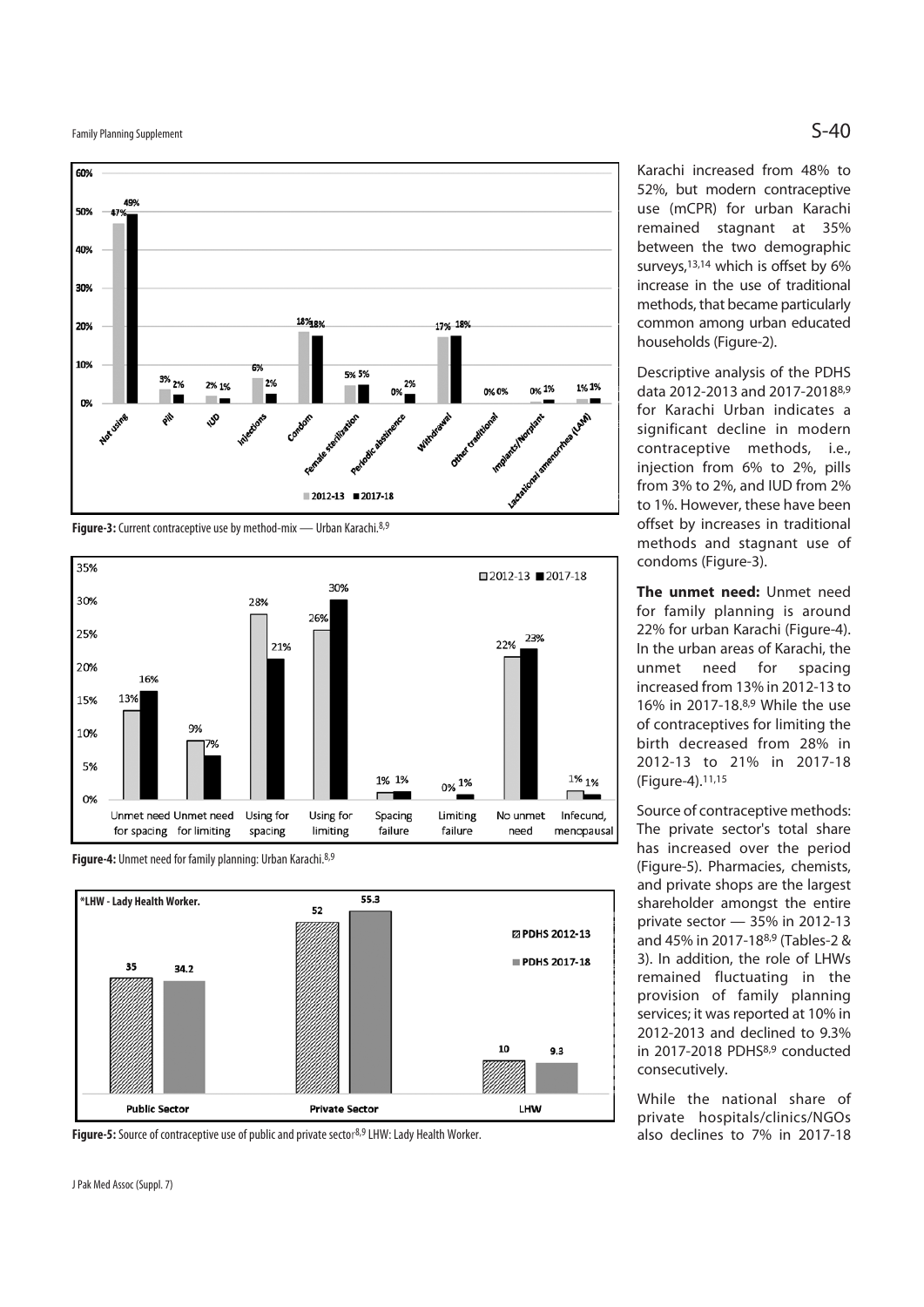Table-2: Source of modern contraception by sector in detail: Pakistan.<sup>8,9</sup>

|      | <b>Table-3:</b> Source of modern contraception by sector in detail: Urban Karachi. <sup>8,9</sup> |                     |                     |
|------|---------------------------------------------------------------------------------------------------|---------------------|---------------------|
| 7-18 | Source of modern contraception                                                                    | <b>PDHS 2012-13</b> | <b>PDHS 2017-18</b> |

Mother Child Health Centre

Other Source Shop 1% 36% Private Pharmacy, Chemists 55% 55% 34% Government Hospital 0% 10% Public Govt Hospital 600 5% Private/NGO Hospital/Clinic 16% 16% 4% Friend/Relative 3% 3% Lady Health Worker 2% 29% Other 2% 2% Family Welfare Centre **1%** 1% Lady Health Visitor **1% 120 and 140 and 140 and 140 and 140 and 140 and 140 and 140 and 140 and 140 and 140 and 140 and 140 and 140 and 140 and 140 and 140 and 140 and 140 and 140 and 140 and 140 and 140 and 140 and 140 an** Private Doctor 0% 1% Dispenser/Compounder 1% 1%

Other Private, Dai, Traditional Birth Attendent 4% 0% Don't Know 2% 0%

| Source of modern contraception | <b>PDHS 2012-13</b> | <b>PDHS 2017-18</b> |  |
|--------------------------------|---------------------|---------------------|--|
|                                |                     |                     |  |
| Other source shop              | 16%                 | 19%                 |  |
| <b>Public Govt Hospital</b>    | 17%                 | 15%                 |  |
| Lady Health Worker             | 12%                 | 15%                 |  |
| Private/NGO hospital/clinic    | 13%                 | 7%                  |  |
| Private pharmacy, chemists     | 19%                 | 3%                  |  |
| Private doctor                 | 3%                  | 3%                  |  |
| Other source friend/relative   | 3%                  | 3%                  |  |
| Dispenser/compounder           | 4%                  | 2%                  |  |
| <b>Family welfare centre</b>   | 2%                  | 2%                  |  |
| <b>Rural Health Centre</b>     | 1%                  | 2%                  |  |
| Family welfare assistant       | 0%                  | 2%                  |  |
| Lady Health Visitor            | 2%                  | 1%                  |  |
| Mother child health centre     | 1%                  | 1%                  |  |
| <b>Basic Health Unit</b>       | 1%                  | 1%                  |  |



from the earlier reported 13% in 2012-13.9 Similar trends were also observed for private/ pharmacy/chemists that declined from 19% in 2012-13 to 3% in 2017-188,9 (Table-2). Mobile service camp/unit, Other Public, Other private: All remained at 0% in PDHS 2012- 13 and PDHS 2017-18.8,9

As compared to the national data, urban Karachi data also presents a similar picture where the primary source of modern contraception is the private sector (71% is shared between



**Figure-7:** Exposure to FP messages: Karachi urban.8,9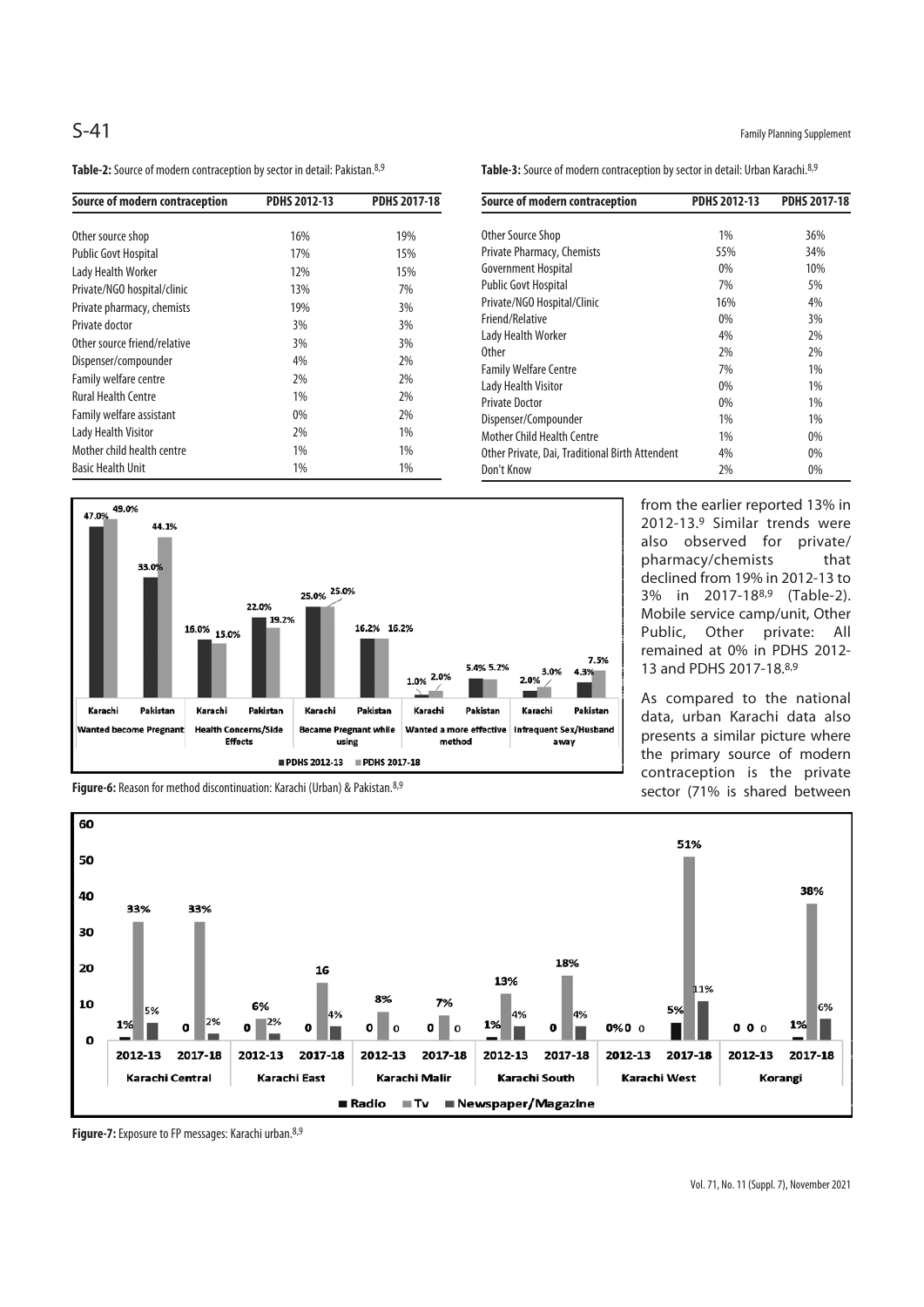pharmacy/chemists and private shops in 2012-13. While for 2017-18 it is reported about 39% in 2017-18 PDHS report).8,9 Similarly, the current share of private hospitals/clinics/NGOs in urban Karachi areas also resembles the national phenomena and stands around 4% — a decline of more than 12% from 2012-13 PDHS data. The public sector consistently fulfills less than 20% of modern contraceptive services in urban areas of Karachi, according to the 2012-13 and 2017-18 surveys (Table-3).8,9

**Contraceptive method discontinuation:** As far as the reason for discontinuing a modern method of family planning is concerned, the 2017-18 PDHS data<sup>8</sup> reported the desire for pregnancy (44%) followed by health concerns/side effects (19%) and method failure (16%) as the top three causes of in Pakistan (Figure-6). While urban Karachi also presents an almost similar picture — the desire for pregnancy (49%), method failure (25), and side effects (15%), refer to Figure-6.

**Family planning messaging:** Regarding the exposure to family planning messages, television and radio are the most cited medium of communication at the national and urban Karachi levels (Figure-7). Mobile phones use for family planning messages exposure is almost negligible throughout Pakistan, including urban Karachi.

### **Discussion**

The current study aims to explore and assess contraceptive use, unmet need, sources of contraceptive methods, method-specific discontinuation, and family planning messaging in Karachi urban areas from two successive rounds of PDHS 2012-13 and 2017-18 in Pakistan. The study also explores reasons for low and stagnant mCPR (at 35%) in the inter-survey period and to identify strategies that may increase mCPR in urban Karachi. According to our analysis, the increased use of traditional methods and sustained use of condoms kept the mCPR stagnant in urban Karachi also conforming the national trends.12

In contrast, other short methods like pills and injections decreased, as did IUCDs. Moreover, the use of modern contraceptives for urban areas of Karachi is low when compared to other populated cities such as Mumbai (74%), India,13 Tehran, Iran (81%)14 and Beijing, China (80%).15 The study also indicates that the unmet need for family planning for urban Karachi is higher (22%) than the national figure (Pakistan reported a decline from 20% in 2012-13 to the 17% in 2017-18 for unmet need family planning).8,9 The unmet need for spacing is also more than the need for limiting in urban Karachi areas.

Some highly probable reasons for low mCPR in urban Karachi include insufficient geographical and underserved population coverage, indifferent programming, inconsistent access and lack of targeting slums in the main policies.<sup>6</sup> All these challenges could be addressed by prioritizing trained human resources and allocating financial resources — to family planning — as the increase in population growth may adversely impact the overall economy of the Sindh province, and at the same time, well-being of the residents because of disparities in the affordability and purchasing power.11 A study conducted in Karachi mentioned that most people cannot access family planinig methods due to economic constraints and linked with it the fact that a significant market share of the family planning service are provided by the comparatively costly private sector. These financial contraints in access contributes to persistent unmet need for family planning services.<sup>11</sup> Besides financial access, it is also interesting to note that the reasons for modern contraceptive discontinuation are in line with national trends, i.e., most common factors are desire for pregnancy, method failure, and side effects.

It is worth noting that the scenario in service sector in Pakistan is quite different from the South Asian regional countries where almost 70% of the modern FP services are delivered by the public sector.<sup>16</sup> In Pakistan, the private sector has, over the years, overtaken the public sector for modern FP service delivery. The PDHS 2017-18 data8 indicates, the private sector share increased to 55.3% from 52% in the 2012-13 period.9 Likewise, urban Karachi also depicts a similar trend. The strong and increasing reliance on the private sector in Karachi urban for obtaining modern contraceptives demands a strong oversight, pricing and quality control measures to ensure access to underserved and those in need.15 The study has identified the need for public-private partnership to synergize and leverage the resources to train qualified female and male healthcare providers and incorporate quality assurance measurements to improve access and quality of family planning service delivery.17 One of the successful and proven models is the social marketing of contraceptive products and services led by the private sector in Pakistan that has shown to increase reach and contributed to increasing contraceptive use.13,14,18-23 The results of these social franchising models become more significant when they are coupled with health financing support such as free or subsidized vouchers for the poorest.24,25

For efficient functioning, the provincial government in Sindh, has merged the health and population ministries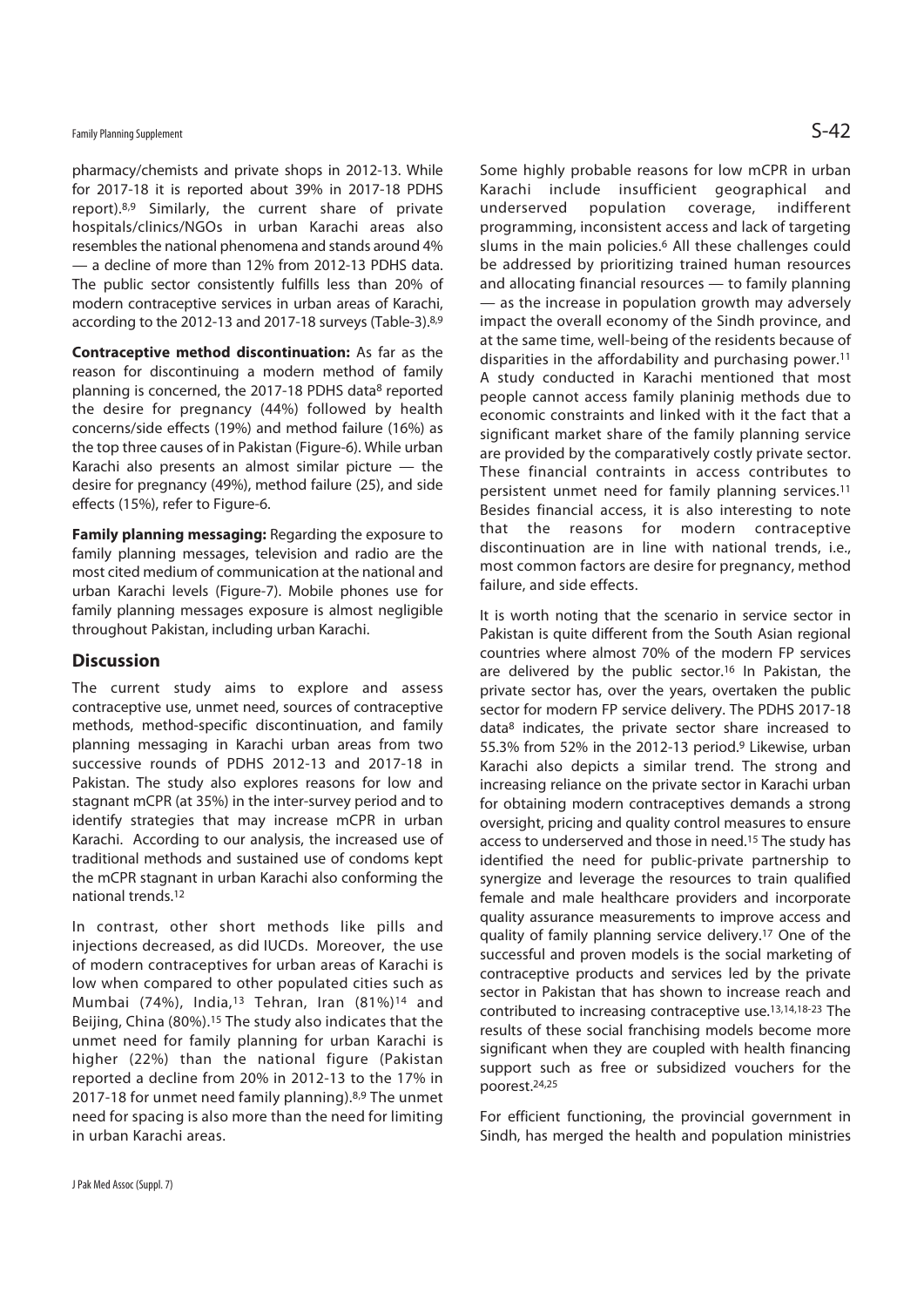under a central authority in 2013-14 and developed Costed Implementation Plan (CIP) in Sindh budgeting additional activities to increase access and uptake of family planning.11

## **Limitation**

The authors would like to acknowledge a major limitation of this analysis that the overall sample is representative of Sindh, Pakistan but not of entirely of Karachi. Also to note that sample for analysis, though large, came from some locations in Karachi, so data interpretation must be done with caution.

## **Conclusion**

According to the the last two Pakistan Demographic and Health Survey (PDHS), the national and province Sindh's urban modern contraceptive prevalence rate (mCPR) had fallen three and five percentage points, respectively. With the anticipated increase in the share of the country's urban population, especially in Karachi which illustrates an stagnant mCPR (due to sharp decline in short and long term method use but this reduction is offset by increases in traditional methods and stagnant use of condoms), higher unmet need and increasing dominance of private sector for family planning services, there is a strong need to initiate and strengthen public-private partnerships, ensure policy implementation, foster accountability, and adapt the programme to emerging needs in family planning service delivery in the targeted areas. Effective strategies to address the imbalance in modern family planning services access and uptake in Karachi, the largest metropolitan city of Pakistan, will be vital to achieving the FP2030 goals.

#### **References**

- 1. Department of Economic and Social Affairs. 68% of the world population projected to live in urban areas by 2050, says UN. News release. The United Nations. [Online] 2018 [Cited 2021 July 19]. Available from URL: https://www.un.org/development/desa/en/news/population/20 18-revision-of-world-urbanization-prospects.html
- 2. United Nations Human Settlements Programme. Urbanization and Development Emerging Futures: World Cities Report 2016. Nairobi, Kenya: UN-Habitat; 2016.
- 3. United Nations Human Settlements Programme. The Challenge of the Slums: Global Report on Human Settlements 2003. London, UK: Earthscan Publications Ltd; 2003.
- 4. United Nations. Sustainable Development Goals. [Online] 2015<br>[Cited 2021 July 19]. Available from URL: [Cited 2021 July 19]. Available from URL: https://sustainabledevelopment.un.org/?menu=1300
- 5. Karim MS. The 2017 Census of Pakistan: Analyses of Results Volume 1. Karachi, Pakistan: Social Policy and Development Centre (SPDC); 2018.
- 6. Population Welfare Department, Government of Sindh. Costed Implementation Plan on Family Planning for Sindh (2015–2020). Sindh, Pakistan: Population Welfare Department; 2015.
- 7. National Institute of Population Studies (NIPS) [Pakistan] and ICF 2017-18. Pakistan Demographic and Health Survey [Dataset: Sindh Urban districts from PDHS 2017-18: Badin, Dadu, Ghotki, Hyderabad, Jacobabad, Jamshoro, Kambar Shahdadkot, Karachi Central, Karachi East, Karachi Malir, Karachi South, Karachi West, Kashmore, Khairpur, Korangi, Larkana, Matiari, Mirpurkhas, Naushahro Firoze, Sanghar, Shaheed Benazirabad, Shikarpur, Sujawal, Sukkur, Tando Allahyar, Tando Muhammad Khan, Tharparkar, Thatta, Umerkot] 2017–18. Islamabad, Pakistan, and Rockville, Maryland, USA: NIPS and ICF. [Online] 2018 [Cited 2019 July 19]. Available from URL: https://dhsprogram.com/data/dataset/Pakistan\_Standard-DHS\_2012.cfm?flag=1
- 8. National Institute of Population Studies (NIPS) Pakistan and ICF. Pakistan Demographic and Health Survey 2017-18. Islamabad, Pakistan, and Rockville, Maryland, USA: NIPS and ICF; 2019.
- 9. National Institute of Population Studies (NIPS) Pakistan and ICF. Pakistan Demographic and Health Survey 2012-13. Islamabad, Pakistan, and Calverton, Maryland, USA: NIPS and ICF; 2013.
- 10. Kamran I, Niazi R, Parveen T, Khan M, Khan K. Improving Access to Family Planning Services through the Private Sector in Pakistan: A Stakeholder Analysis. Islamabad, Pakistan: The Population Council, Inc; 2019.
- 11. Zaidi B, Hussain S. Reasons for Low Modern Contraceptive Use Insight from Pakistan and Neighboring Countries. Islamabad, Pakistan: The Population Council, Inc; 2015.
- 12. Population Council, Bill and Melinda Gates Foundation. Landscape Analysis of the Family Planning Situation in Pakistan. [Online] 2016 [Cited 2021 May 04]. Available from URL: https://www.popcouncil.org/uploads/pdfs/2016RH\_LandscapeA nalysisFP-Pakistan.pdf
- 13. International Institute for Population Sciences (IIPS) and ICF. District Fact Sheet: Mumbai, Maharashtra. In: National Family Health Survey (NFHS-5) 2019-20. [Online] 2021 [Cited 2021 July 15]. Available from URL: http://rchiips.org/nfhs/NFHS-5\_FCTS/MH/Mumbai.pdf
- 14. Erfani A, Shojaei J. Shifts in Contraceptive Use in the City of Tehran, Iran: 2000-2014. Avicenna J Nurs Midwifery Care 2020;28:56-66.
- 15. United Nations, Department of Economic and Social Affairs, Population Division. World Family Planning 2017-Highlights (ST/ESA/SER.A/414). New York, USA: United Nations; 2017.
- 16. Weinberger M, Callahan S. The Private Sector: Key to Achieving Family Planning 2020 Goals. Brief. Sustaining Health Outcomes through the Private Sector Project. Bethesda, MD: Abt Associates Inc; 2017.
- 17. Saleem S, Rizvi N, Shahil Feroz A, Reza S, Jessani S, Abrejo F. Perceptions and experiences of men and women towards acceptability and use of contraceptives in underserved areas of Karachi, Pakistan: a midline qualitative assessment of Sukh initiative, Karachi Pakistan. Reprod Health 2020;17:95. doi: 10.1186/s12978-020-00946-3.
- 18. Shahid Rahman AA. Mid-term assessment of Social Marketing Program (2003 – 2008). Islamabad, Pakistan: Grant Thornton for The United States Agency for International Development. [Online] 2009 [Cited 2021 July 20]. Available from URL: http://pdf.usaid.gov/pdf\_docs/PDACL174.pdf
- 19. Agha S, Do M. Does an expansion in private sector contraceptive supply increase inequality in modern contraceptive use? Health Policy Plan 2008;23:465-75. doi: 10.1093/heapol/czn035.
- 20. Azmat SK, Shaikh BT, Hameed W, Mustafa G, Hussain W, Asghar J, et al. Impact of social franchising on contraceptive use when complemented by vouchers: a quasi-experimental study in rural Pakistan. PLoS One 2013;8:e74260. doi: 10.1371/journal.pone.0074260.